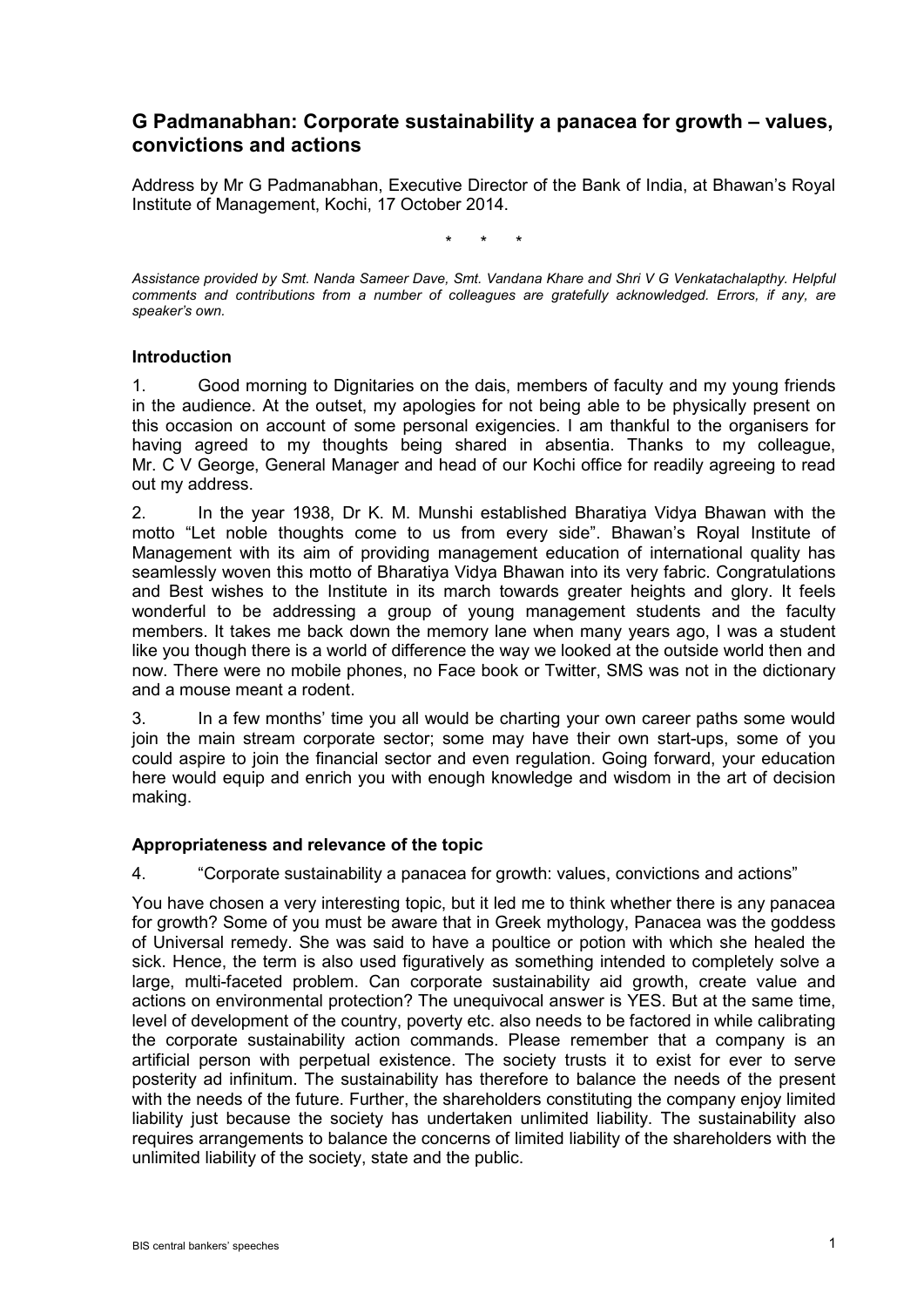5. The World Commission on Environment and Development (WCED), known as the Brundtland Commission report defined the corporate sustainability as "Sustainable development is development that meets the needs of the present without compromising the ability of future generations to meet their own needs". The sustainable development is critically dependent on economic growth, environmental protection, and social equality. Poverty resolution, of course, proceeds in priority over all other actions.

6. It is, in fact, an alternative to the traditional growth and profit-maximisation model. While corporate sustainability recognizes that corporate growth and profitability are important, it also requires the corporation to pursue societal goals, specifically those relating to sustainable development – environmental protection, social justice and equity, and economic development.

7. The kind of changes that earlier took a century to happen are now seen within the span of a decade. Hence the concept of corporate sustainability is becoming increasingly vital.

## **The what and why of corporate sustainability**

8. Sustainability is a basic commitment towards economic, environmental, social and governance performance – a strong message demonstrated to both internal and external stake holders. Taking Tobin's "Q" Theory as the proxy for firm value, a significantly positive relation between corporate sustainability and its market value is found. Moreover there is evidence to support that being sustainable causes a firm to increase its value. This is also proved by companies with remarkable sustainable development strategies and reporting which are more often viewed by investors as being safe and stable for higher growth with a higher valuation in market pricing mechanism by financial markets.

9. Corporate Sustainability adds the dimension of directionality to speed, converting it to the velocity required for long term success. It could be described as a business approach that creates long term shareholder value by embracing opportunities and managing risks deriving from economic, environmental and social scenarios.

10. It is based on two guiding principles:

- Sustainable business practices are critical to the creation of long-term shareholder value in an increasingly resource-constrained world
- Sustainability factors represent opportunities and risks that competitive companies must address

Amul, for instance, is one of the foremost examples of corporate sustainability in modern India. By working towards the welfare of the dairy farmers, bringing about the white revolution and turning India from a milk deficit to a milk surplus country, taking care of the nutrition needs of the country, it has managed to address the needs of several stakeholders and has also addressed the overarching goals of social justice and equity, and economic development.

### **Recent trends in corporate sustainability**

### • *Transparency*

11. Just like technological change, transparency is an irreversible force. Reporting and disclosure will undoubtedly continue to grow, driven by ever-lower barriers to information access, higher public interest and regulatory changes. Already over 5,000 corporations disclose their Environmental, Social and Governance factors (ESG) performance on an annual basis, and this number is bound to grow.

• *Trust*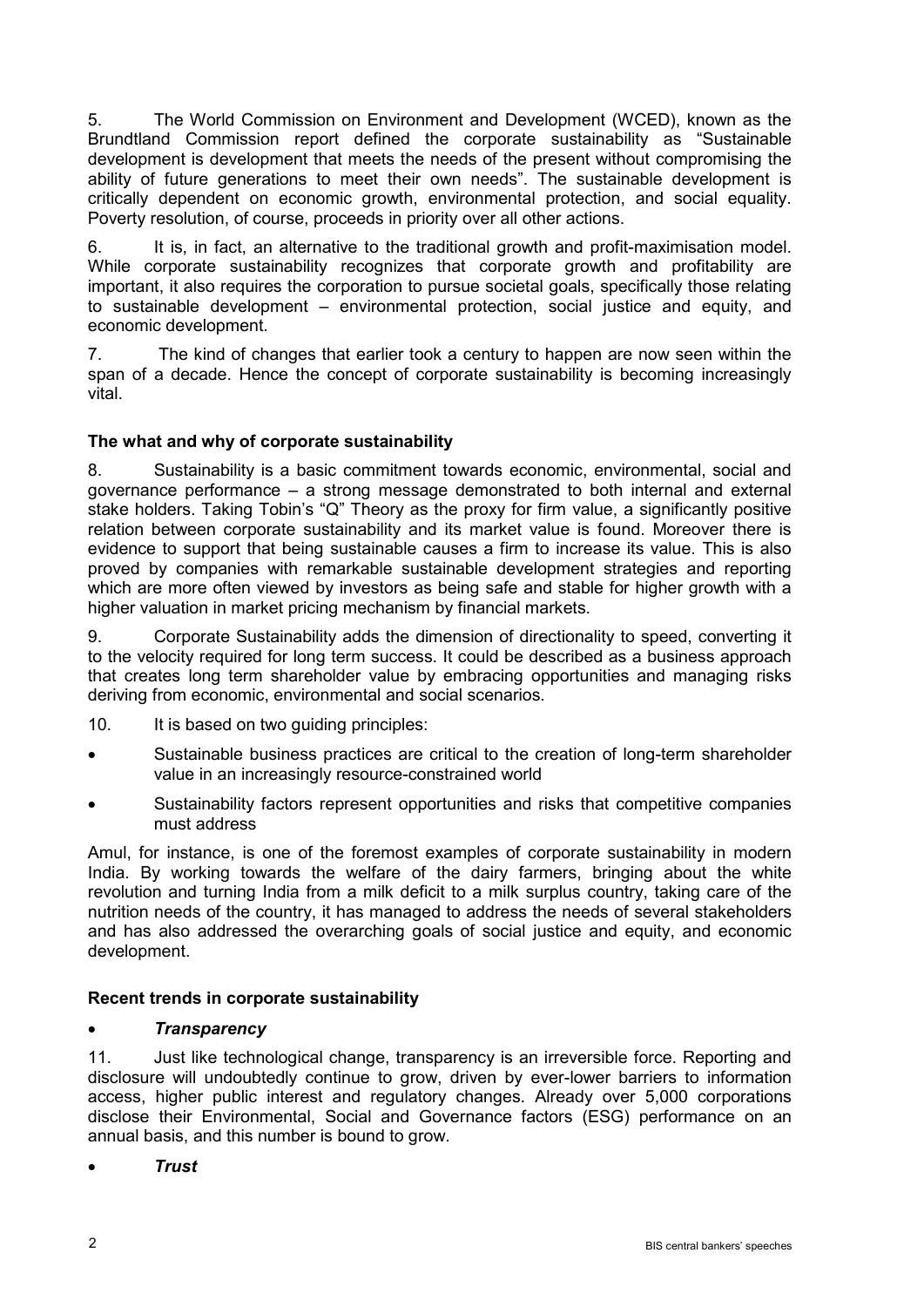12. The ever-growing impact of business on society indicates that citizens and consumers expect corporate power to be exerted responsibly. As people grow more skeptical, self-organised and prone to challenging authority, the corporate community will have to enhance efforts on building trust. This means being proactive and thorough in how a company views its responsibilities and impacts on society, and then showing how it manages operations accordingly.

13. I am sure all of you have heard of Dr. Ela Bhatt and SEWA. She took the element of trust and transparency in corporate accountability to another dimension when SEWA withdrew the entire supply of a snack from the market, even to the extent of trying to track each sold packet, because they had discovered that one of the ingredients had health hazards.

## • *Community participation*

14. Industry is expected to do more in areas that used to be the exclusive domain of the public sector – ranging from health and education, to community investment and environmental stewardship. Environmental issues are a good example of this blurred line. Natural resources are now recognised to be finite and under stress. What was once unthinkable is becoming reality: water and even air now come with price tags.

Companies that collaborate with scientists, civil society and public regulators and show early on that they "really care" and will thus stand out ahead of others.

## • *Accessing new markets responsibly*

15. With concepts like the Blue Ocean Strategy gaining ground and mere competition becoming out-moded businesses are moving from being "resource takers" to "market builders". With economic growth going global, foreign direct investment is becoming more about building and gaining access to new markets and less about simply exploiting low-cost inputs. Overcoming barriers to growth, such as civil violence, uneducated workforce and unsustainable sources of energy, water, minerals and soil is now an imperative in a manner that was never so before.

### • *Initiatives to engage companies*

16. Initiatives, standards and consultancies for engaging in corporate sustainability are booming at national and global levels. The UN Global Compact, a strategic policy initiative for businesses by the United Nations, is engaging "with over 12,000 companies in more than 145 countries on human rights, labour standards, environment and anti-corruption. In India too there is a growing awareness of the overarching responsibility of business which goes beyond mere profitability.

17. Corporations around the world are increasingly recognizing that sustained growth of their organisation requires cooperation of all stakeholders, which requires adherence to the best corporate governance practices. In this regard, the management needs to act as trustees and prevent asymmetry of benefits between various sections of stakeholders.

## **The four pillars of corporate sustainability**

18. *Sustainable development –* Sustainable development is a broad, concept that balances the need for economic growth with environmental protection and social equity. It should not be left to government regulators and policy makers alone. While corporations have always been the engines for economic development, they need to be more proactive in balancing this drive with social equity and environmental protection, partly because they have been the cause of some of the unsustainable conditions, but also because they have access to the resources necessary to address the problems.

19. *Corporate Social Responsibility (CSR)* – CSR deals with the role of business in society. Its basic premise is that corporate managers have an ethical obligation to consider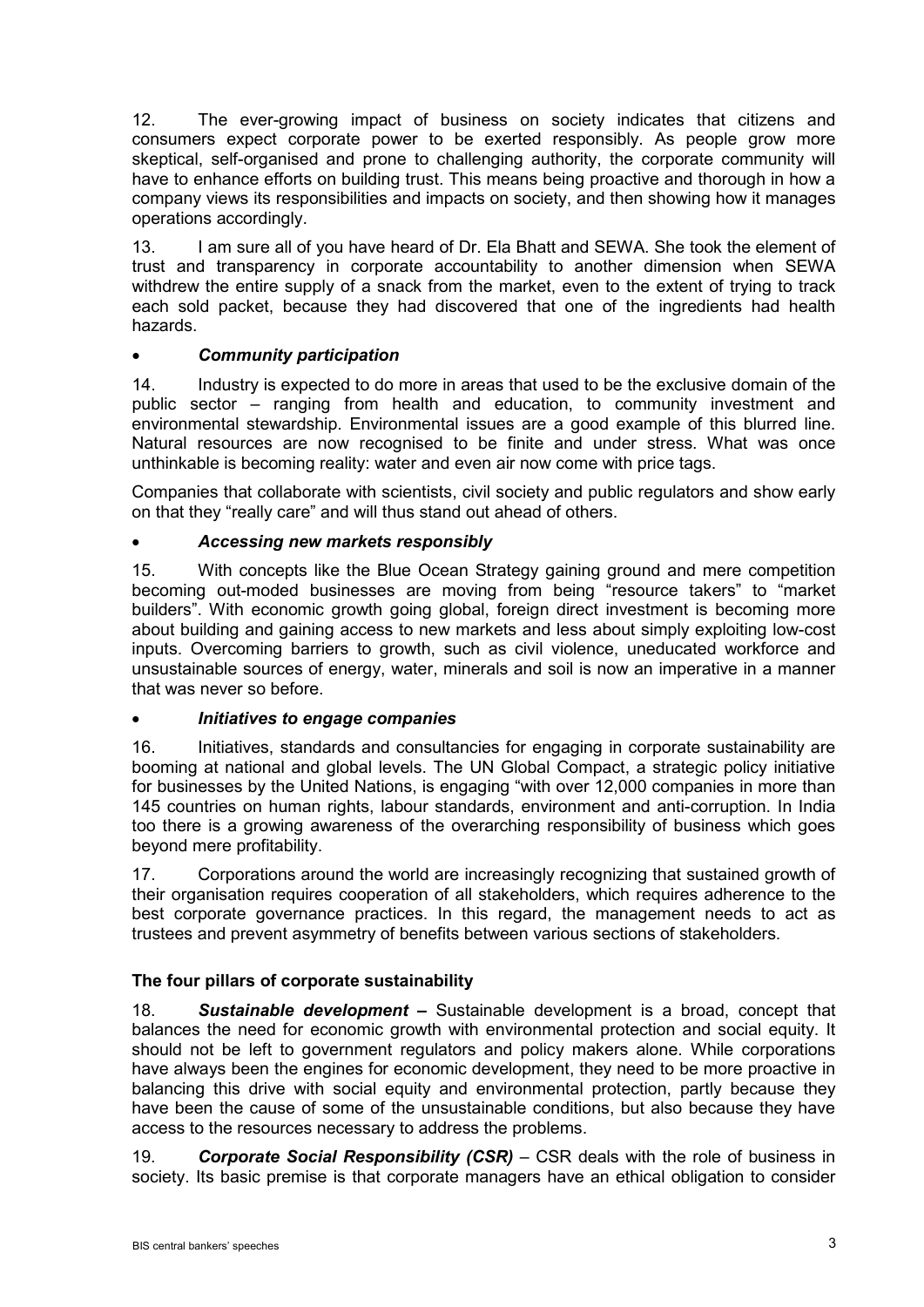and address the needs of society, not just to act solely in the interests of the shareholders or their own self-interest. In fact in the debate on CSR, what is usually in question is not whether corporate managers have an obligation to consider the needs of society, but *the extent to which* they should consider this need. CSR contributes to corporate sustainability by providing ethical arguments as to why corporate managers should work towards sustainable development. Voluntarism and empathy on the part of lead to the success of any CSR initiative. While the first pillar defines the vision of the organisation, CSR defines the ethics of the organisation. But, CSR is not synonymous with sustainability. It is giving back to society a part of what it has taken from the society. Depending on the context, it can on rare occasions contribute negatively to sustainability. India is the only country which has explicit legal provision prescribing CSR for companies above a threshold. The concept CSR has been evolving and changing very fast if one has to look at amendment in the schedule as well as rules relating to CSR over the last six months.

20. *Stakeholder theory* – The basic premise of stakeholder theory is that the stronger your relationships are with other external parties, the easier it will be to meet your corporate business objectives.

21. The crucial part for any organisation would be to identify all stakeholders, their needs and prioritise these needs. One of the methods that could be used for this purpose and has been found to be quite successful is the Balanced Scorecard Method, which integrates organisational goals and work flows with those of different groups of stakeholders. While the objectives and priorities of different stakeholders may vary, there is a general agreement on areas such as environmental protection, economic stability, across many stakeholder groups. Few groups would argue against these goals, although they may debate the level of priority or urgency.

22. The third pillar, therefore, defines the business objects of the organisation. As a strategic management concept it enables contact with all stakeholders and defines the nature of relationship between the corporate and the stakeholders.

23. The TATA group of companies has been working towards corporate sustainability and publishing reports for several years, with TATA steel taking the lead, since the year 2000–01. In the words of Cyrus Mistry, Chairman TATA Group, "Ultimately our very purpose is long-term stakeholder value creation". Another company which merits attention is ITC Ltd. Their commercial model of moving over from being a cigarette company to a multi business conglomerate including agri business was a necessity on account not only because of high incidence of taxes on tobacco being levied by the Government but also due to the growing awareness among the general public towards the ill effects of smoking and the consequent move away from cigarettes. The company had to ensure that it survives – thus sustainability was the key – and to this end, they migrated towards edible oil production and marketing, with the thrust on sunflower oil. The farmers in Andhra were migrated from cultivating tobacco to growing sunflower. ITC established e-choupals (a success story of IT usage of the rural masses) which guided the farmers on production and marketing of sunflower seeds to their benefit. This resulted in overall growth for the farming community as well, in addition to the significant growth of ITC which has now been sustained for more than a decade, and at the same time, conforming broadly to the pillars outlined earlier.

24. *Corporate accountability* – The fourth and final concept underlying corporate sustainability is corporate accountability. Accountability is the legal or ethical responsibility to provide an account or reckoning of the actions for which one is held responsible. Accountability differs from responsibility in that the latter refers to one's duty to act in a certain way, whereas accountability refers to one's duty to explain, justify, or report on his or her actions.

25. I shall focus a little more on the fourth pillar- corporate accountability. Not just because as a banker accountability looms large in my mind but also because as ex-CAG, Vinod Rai stated, "Accountability cannot be regulated or relegated to the background in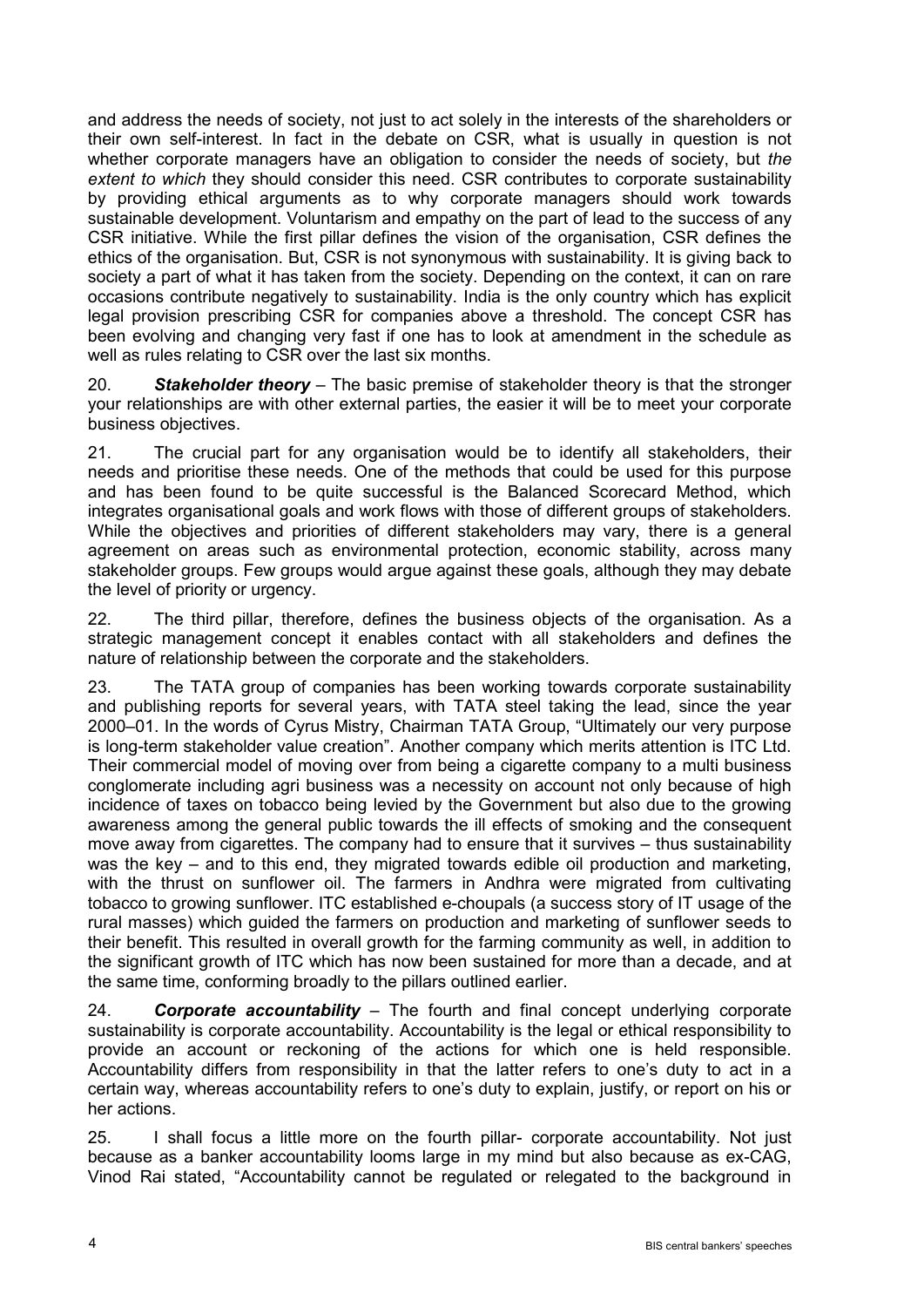pursuit of power. Every institution must be held accountable." The ever-growing impact of business on society means that citizens and consumers expect corporate power to be exerted responsibly and the corporate needs to show that this is so, which is where the concept of accountability comes in.

## **Explanation of corporate accountability**

26. In the corporate world, there are many different accountability relationships, but the relevant one in the context of corporate sustainability is the relationship between corporate management and stakeholders. This relationship is an extension of the traditional fiduciary model, which in turn is based on agency theory and agency law, wherein corporate management is the "agent" and the stakeholders are the "principal". This relationship can be viewed as a contract in which the principal entrusts the agent with resources and the agent is responsible for using those resources in the principal's best interest. The agent is also held accountable by the principal for how those resources are used and the return on investment.

27. All of you must be following the latest news. It is full of stories of corporate "disaccountability" (if I may coin a new word). So much so that judicial activism has taken on a new meaning in our country. In this environment some sterling corporates have set new benchmarks of corporate accountability. While the act of withdrawing cars from the market after discovering manufacturing defects by large corporates is laudable, such an act by a cash strapped organisation with a diverse and very poor and illiterate membership, like that of SEWA, with far lesser staying power, shows tremendous commitment towards accountability to stakeholders.

28. Companies enter into contracts (both explicit and implicit) with various stakeholder groups as a matter of everyday business and these contractual arrangements can serve as the basis for accountability relationships. For example, companies that receive environmental permits and approvals from regulators to operate facilities are often held accountable by the regulators for whether the terms of the approval are being met. Proponents of social contract theory suggest that corporations are given a "license to operate" by society in exchange for good behaviour, (read judicious utilisation of resources) and as such the corporations should be accountable to society for their performance.

29. The contribution of corporate accountability theory to corporate sustainability is that it helps define the nature of the relationship between corporate managers and the rest of society. It also sets out the arguments as to why companies should report on their environmental, social, and economic performance, not just financial performance. In 1997, John Elkington of the UK consultancy, Sustain Ability, called this type of accounting on environmental, social, and economic performance as "triple bottom line" reporting.

30. An example of this kind of "triple bottom line" reporting would be Infosys which voluntarily made all disclosures in the public domain leading to greater corporate accountability after the Satyam scam.

31. Let me talk about my own organisation for a while. While there is no prescription by any authority as regards balance sheet disclosures by the Reserve Bank of India, as a commitment towards transparency and building trust, our Annual Report (2013–14) has an entire chapter on the Central Bank's vision for the coming year.

32. The RBI is one of the few Central Banks across the globe which has taken upon itself the mandate for developmental banking- be it financial inclusion, training of bankers to render better customer service and not only providing reporting software to banks but also training on how to use these packages for best output. Apart from these, several initiatives have been taken by the RBI in improving transparency, be it administration of interest rates in commercial deals or reporting in balance sheets.

33. In addition to this the Bank has taken upon itself the corporate social responsibility of financial literacy and apart from its core functions, each major department of the Bank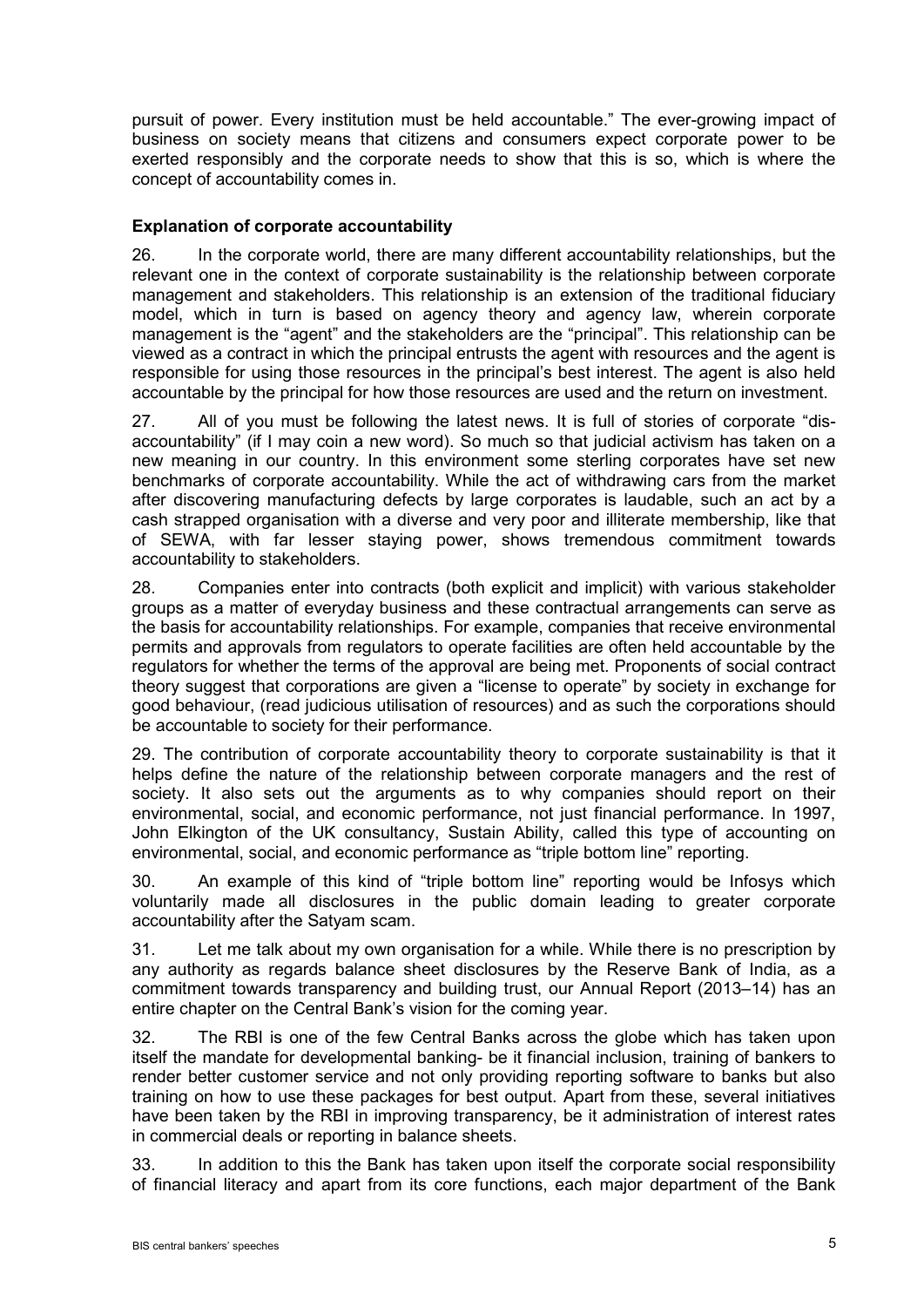undertakes different kinds of outreach activities towards building financial literacy in the country's populace – from Town Hall meetings to exhibitions and quiz competitions. The Banking Codes and Standards Board of India (BCSBI), is also an initiative of RBI towards accountability by the entire banking system, by preparing, developing, promoting and publishing comprehensive Codes and Standards for banks and for providing for fair treatment to their customers as also to function as an independent and autonomous body to monitor and ensure that the Codes and Standards adopted by banks are adhered to, in letter and spirit, while delivering services to their customers.

34. So far I have talked about the corporate sector in the general sense. Being a representative of the financial sector, that too, being a central banker, let me dwell a bit more about this sector. The financial sector is in a way different from the general corporate sector as the operation of balance sheet is different. An efficient financial sector is essential to a well-functioning economy. Therefore, it should serve in improving the efficiency of the economy as well as increasing its productivity. In other words, it should be a means to the real economy. According to Stiglitz, the financial sector has, in general, a very straightforward set of tasks: Firstly, it has to *allocate capital*, i.e. making sure that capital goes to areas where its return is highest. Secondly, it should *manage risks* in a way that, using the ability to absorb risk, it allows capital to go where higher return on investments can be made. Thirdly, it is also supposed to *perform these tasks efficiently* – therefore, at a relatively low cost.

35. It is now imperative to ask the question as to whether the laws of the financial markets work towards sustainable development. Or is there any conflict? Let me now try to address that:

36. Firstly, while sustainable development aims to increase the opportunities on a longer time horizon i.e., both present and future, the financial sector mainly strives for the short-term maximisation of financial profits and the return on investment. The pursuit of such a shortterm objective goes against the basic tenets of sustainable development which aims at assessing the impact of today's decision making on the future generations. Where are the global banks of 80s and 90s today? Some of the large ones which survived are now facing reputational risk with questions being raised by investors and regulators on money laundering and absence of governance culture. One of the main reasons for this kind of behaviour is that investors can maximise financial return on their investment and may not directly be exposed to the consequences of their actions on the society or environment as a whole. Insider trading and colluding with corporate customers for short term profits on treasuries have down-sized many large financial conglomerates when the regulators catch up with their pace. For example, Investors in petroleum companies can gain attractive shortterm returns from high oil prices. However, carbon emissions will have an impact on the longterm health of the economy as well as the environment. But what about the role of the large merchant bankers and financial institutions who invested in these companies?

37. Secondly, the indifference towards environment by the financial sector arises for two main reasons. First, as we have seen, it is only interested in the maximisation of financial profits through high turnover and does not have a real concern in the quality of its investments but so long as they are profitable investments. This means that there is no ethical consideration of investments, or no consideration of "bad" externalities in the calculation of financial profits. Further, accounting and reporting systems do not adequately convey potential environmental risks and therefore, financial markets are compelled to make decisions on exposures based on biased information.

38. Thirdly, though financial markets are supposed to help to manage risks and deal with uncertainty, it is also true that higher turnover and enlarging risks leads to higher profits. As a result, one may get attracted to short-term financial profits irrespective of the risks associated with it and its effects on the real economy and society can be completely ignored; for instance, in terms of job loss, company closures or systemic problems to the whole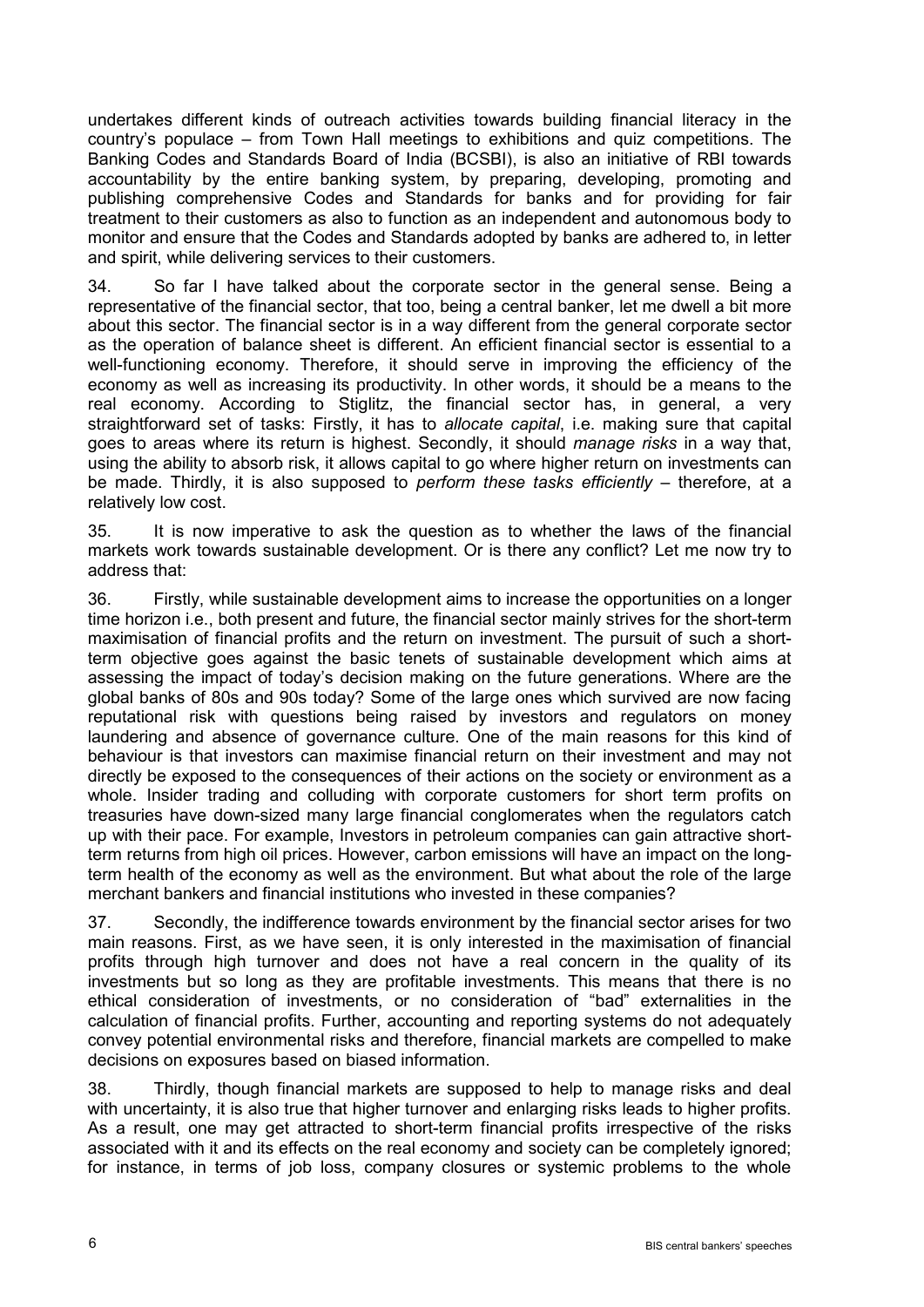economy like what happened after global financial crisis. Therefore unlike corporates, the financial sector is more prone to take higher risks.

39. Fourthly, this sector is characterised by a great deal of sophistication and specialisation and tests the players' abilities for making investment decisions in a very short time in a highly competitive environment. Furthermore, the highly complex financial instruments also add to the information asymmetry and participative and informed decision making.

### **How the international banking community is addressing the issue?**

40. The international banking industry has increased focus on sustainable development and has concerns over potential environmental liability and damage to reputation. A bank could be held for the environmental degradation that occurred as a result of its lending practices. Banks are held responsible for the environmental impacts associated with projects for which they provided funding. American banks were reportedly the first to consider the implementation of environmental policies in relation to lender liability, including implementing some form of assessment of environmental factors before approving commercial loans. In fact, the Multilateral funding agencies such as the International Bank for Reconstruction and Development and the International Finance Corporation have also played a significant role in the development of social lending and investment guidelines by focussing on:

a) *Development and integration of credit risk assessment tools:* due to the potential liability issues associated with environmental risks, many large international banks have adopted lending practices which involve *screening credit applications based on environmental* criteria.

b) *environmental reporting and management guidelines:* many initiatives regarding environmental information and reporting requirements have been widely supported by this sector including the UNEP Financial Initiative, the Global Reporting Initiative (GRI) and more recently, the environmental management and reporting guidelines by the "Forge Group" in the UK.

c) *Issue of climate change:* Another driver that has influenced how the credit and lending sector responded to the issue of sustainable development has been that of climate change. Banks initial interest in climate change was prompted by a need to better understand the implications for credit risk in their own lending activities, that is, the extent to which companies' profitability and asset valuations would be negatively impacted and therefore impair their credit risks. However, there is limited evidence to show that lending terms have been tightened for companies exposed to carbon liabilities.

41. So, what is described in the "good governance" framework of a corporate as "effective and efficient" also covers the sustainable use of natural resources and the protection of the environment. However, for the financial sector, being *effective and efficient* means that it should serve the economy by increasing its efficiency and its productivity (hence its effectiveness). Therefore to include the sustainable development perspective into finance, the different aspects which would have to be considered are: (i) internalisation of externalities in the calculation of an investment (ii) assigning a long-term horizon to investments so as to safeguard the financial capital for the future; (iii) greater use of sustainability ratios, and (iv) a changing perspective on the connotation of financial profits.

### **Concluding remarks**

42. For business, environmental, social and governance responsibilities are no longer add-ons. They are integral to success. While the great majority of companies have yet to commit to this trajectory, there is a strong upward growth curve in actively engaged companies, with a vanguard taking serious action in all key markets. Companies that have